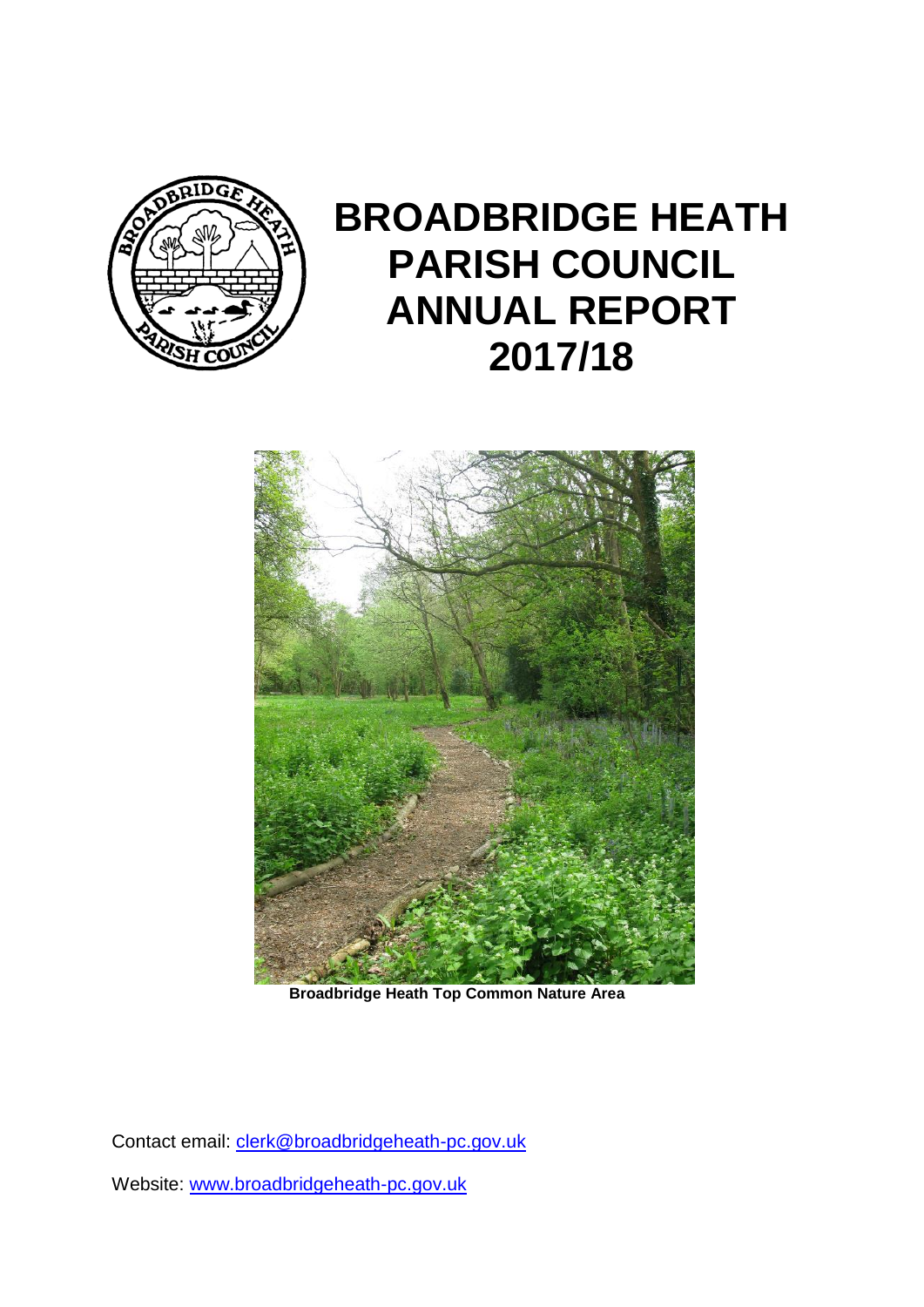### **MESSAGE FROM THE CHAIRMAN**

As Chairman of Broadbridge Heath Parish Council I am very pleased to introduce the new style Annual Report for 2017/18.

The past year has been one of several changes for the Parish Council in terms of staff and councillors. However, all seems to have settled down and we now have an excellent team working on behalf of our community. Jo Ball joined us in October as our new Clerk and in February Lucinda Edwards was appointed as the Assistant Clerk. They both bring a wealth of valuable experience from their previous roles and are full of enthusiasm and ideas to improve the village.

We also have two new councillors, Ian Blunnie and Philip Turner who joined us following the resignations of Jonathan England and Matthew Gaffer last summer.

Broadbridge Heath continues to change, with the new dwellings and care home north of old Guildford Road and the flats and houses on the site of former garages at Swann Way and Sleets Road.

These have all brought their own challenges which councillors have tried to address, working in conjunction with developers, statutory authorities and local residents.

The initial stages of the long-awaited traffic calming (necessary because of the impact of the new developments on our local roads) have been installed and it is hoped that when all the changes are in place it will deter the village being used as a rat run in the future.

We are currently working with the Village Centre Management Trustees on the project to improve the Village Centre in Wickhurst Lane in order to provide a building that is more suited to the expanding village. We are hoping to link this in with improvements to the recreation area behind the Centre and have some exciting plans for rejuvenating the play area.

Throughout this period of change it is important that the village works together and retains its identity. It is hoped that the opening of the Neighbourhood Centre and the downgrading of the current bypass, scheduled for early next year will help with this process.

I would like to thank my fellow councillors, in particular Geoff Clark - Vice Chairman and Chairman of the Planning Committee, David Trangmar - Chairman of the Finance and Establishment Committee and Terry Oliver, Chairman of the Recreation Committee.

I must also mention John Pilkington our Environment Officer for his contribution in keeping the village and its amenities clean and safe.

Finally, thank you to Jo and Lucinda for all their hard work and commitment over the last few months and for putting together this Annual Report which I hope you find interesting.

Viv Edwards Chairman Broadbridge Heath Parish Council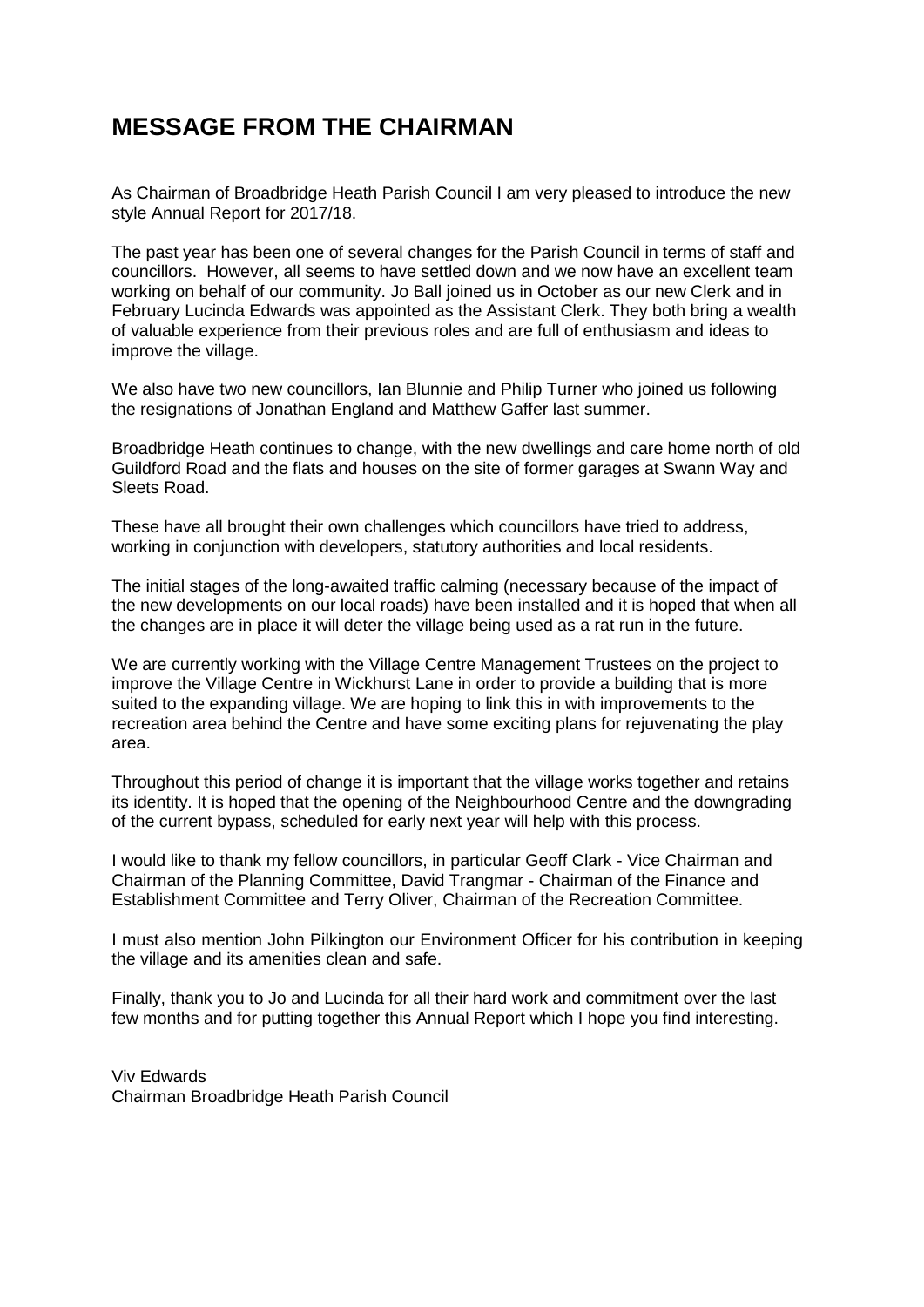### **BROADBRIDGE HEATH**

The parish covers approximately 216 hectares and in 2011, at the time of the last Census, had a population of 3,112. Since then there has been significant property development of the village, increasing the population considerably. The number of households in the village has almost doubled over the last 5 years, with 1,153 households in 2013 and over 2000 households now in 2018.



#### **General Community Facilities**

Broadbridge Heath has a primary school, two nursery schools, a post office and convenience store and a pub, and will soon have a newly built Neighbourhood Centre and Parish Office. The Village Centre currently provides space for many clubs, including the Broadbridge Heath Social Club, as well as meetings of many community groups and private functions. The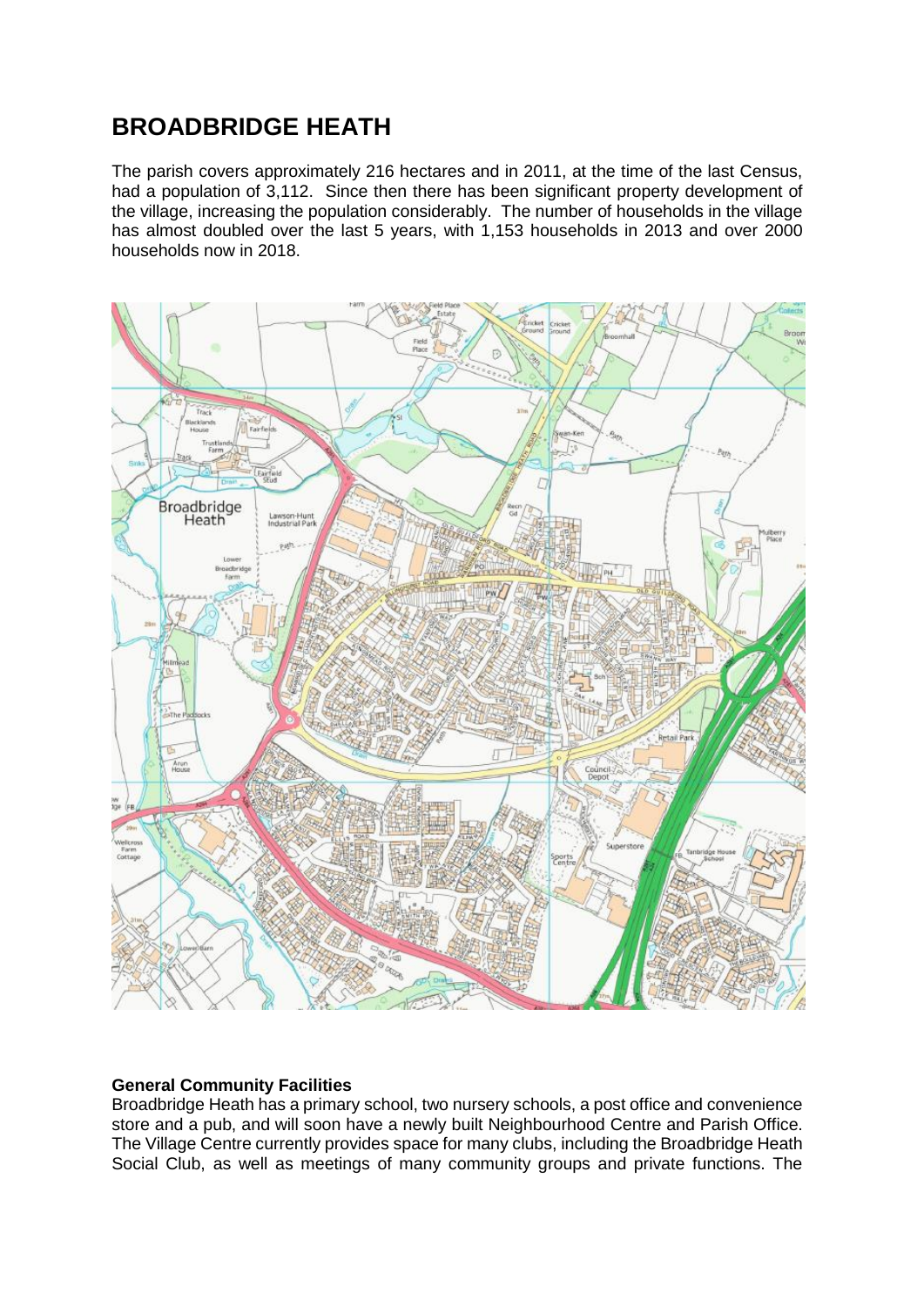Village Centre is soon to be transformed to provide additional space for the whole village to utilise.

Toasties youth club, which is funded by the Parish Council, meets regularly at St John's Community Hall and is well attended with approximately 40 young people attending each week. The Scouts and Brownies are also very well established in the village.

The village has good bus links to Horsham and the surrounding villages.

#### **Recreation and sports**

Broadbridge Heath has a wealth of green recreation areas, four existing play areas, and two new play areas anticipated to be completed this summer. Two new allotments sites are currently being created, one in the Solomon's Seal development and one in the Wickhurst Green development, these will be a very welcome addition to the village.

The Bridge, the large new leisure centre owned by Horsham District Council, is currently under construction and will provide brand new all weather pitches and a skate park. The new Football Club Pavilion is almost complete and together with the adjacent football pitches this will provide a new home for the successful village football club.

Broadbridge Heath also has well established Tennis, Cricket, Stoolball and Football Clubs, who are very welcoming to new members.

### **PARISH COUNCIL**

Broadbridge Heath Parish Council is a civil local authority and is the first tier of local government. It is an elected body with tax raising powers representing over 2,000 households in the parish. Civil parish councils should not be confused with Parochial church councils which administer parishes of the Church of England. Parish Councils are sometimes known as community, neighbourhood, village or town councils but all have the same powers and duties.

Broadbridge Heath Parish Council continuously works towards improving the local area by providing services at a local level. Through an extensive range of discretionary powers we provide and maintain a variety of important and visible local services including open spaces, play parks and equipment, benches, bus shelters, and litter bins.

The Parish Council as a corporate body meets at St John's Community Hall monthly (apart from August) and there are regular scheduled meetings of the Parish Council's Committees – Finance and Establishment, Planning and Recreation.

Meetings of the Parish Council and its Committees usually start at 7.45pm, are held in public and everyone is welcome to attend. There is fifteen minutes set aside at the beginning of all Council and Committee meetings for residents of the parish to ask questions or express a view about matters on the agenda.

Details of meetings, including a calendar of meetings can be found on the Parish Council's notice boards which are situated across the parish and on the Parish Council's website www.broadbridgeheath-pc.gov.uk.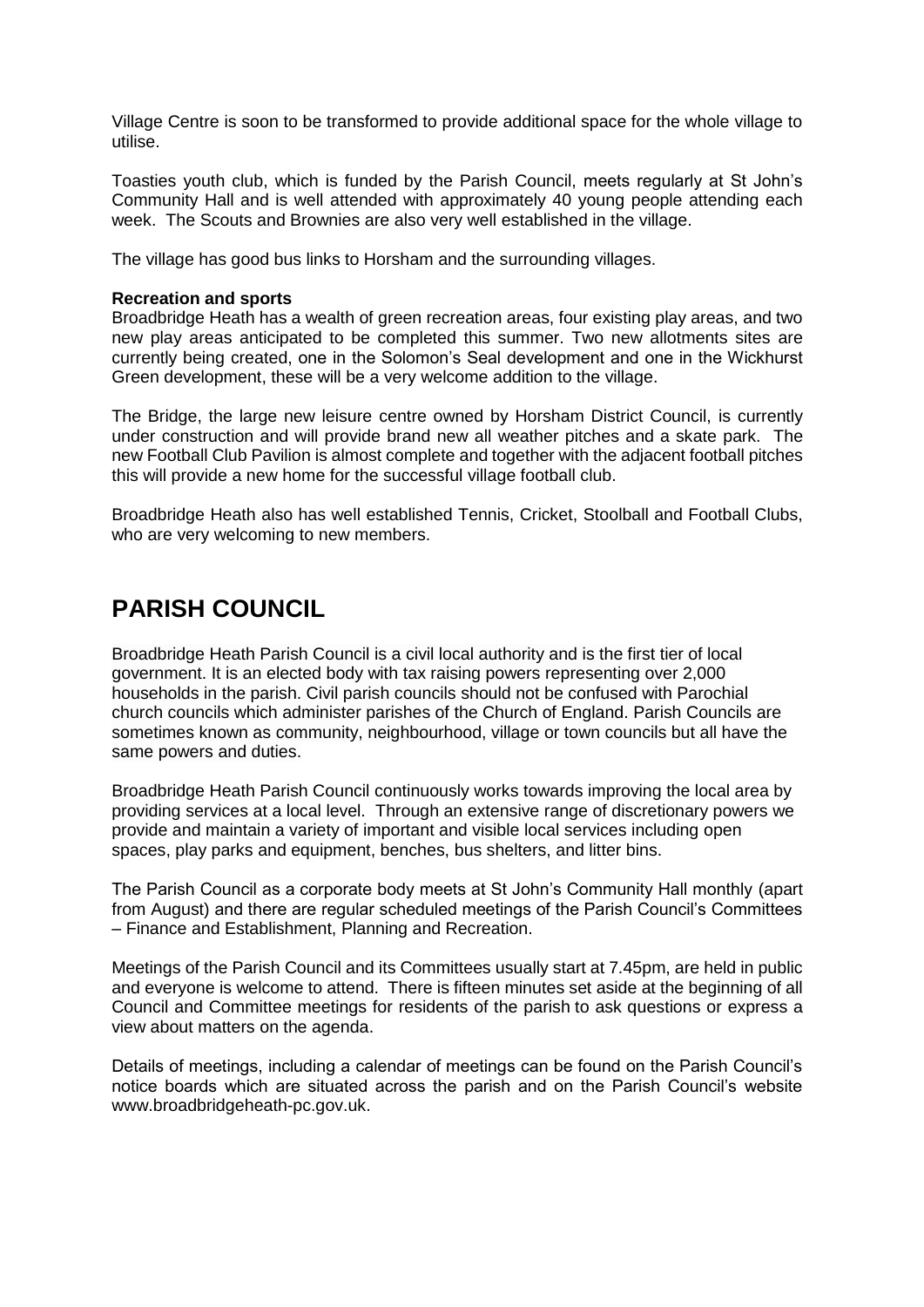### **PARISH COUNCILLORS**

The Council consists of 13 Councillors. The Parish Council is a corporate body and no one councillor can work or make decisions in isolation. All Councillors carry out their duties voluntarily and although the Council has the power to pay allowances Broadbridge Heath Councillors have decided not to claim theirs.

Councillors do much more than just attend the monthly meetings and committee groups where policies, procedures and practices are constantly reviewed, they are also involved in projects for really improving the village; their work involves taking part in many parish activities; dealing with varying residents issues and representing Broadbridge Heath Parish Council on many outside bodies.

Parish Councillors are active in the community, working together to bring local issues to the attention of the District and County councils and making decisions on behalf of the local community.

### **PARISH COUNCIL STAFF**

Broadbridge Heath Parish Council employs three part-time members of staff. Parish Clerk (including the role of Responsible Financial Officer), Assistant Clerk and an Environmental Officer. The Council is committed to developing and nurturing its staff through training and opportunities for growth and all staff are given the opportunity to attend relevant short courses to improve their skill base.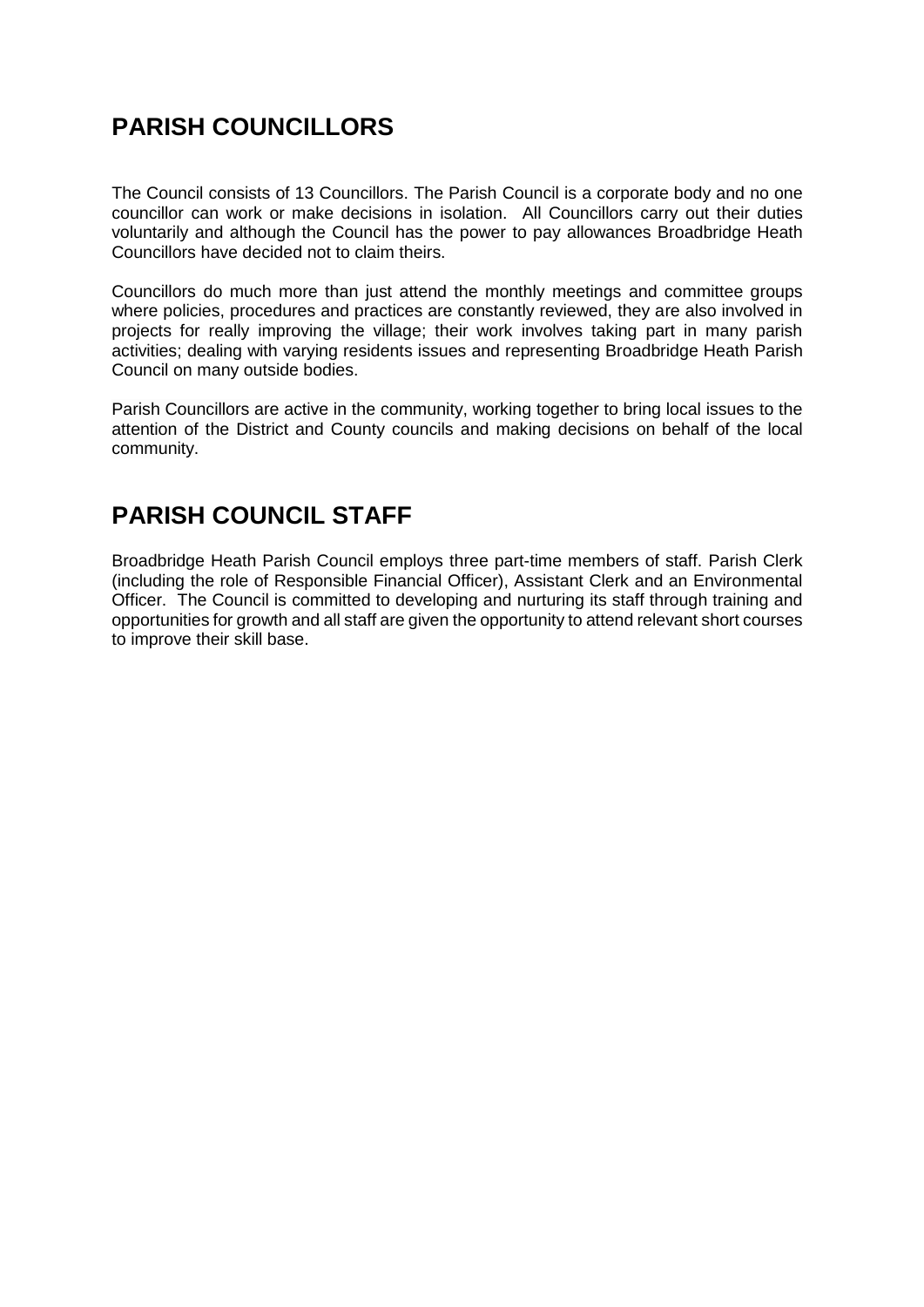## **FINANCE**

The Parish Council is funded by the Precept and an Environmental Cleansing Grant. Other income is from rental of other assets. The table below shows actual income and expenditure for 2017/18 (VAT paid / reclaimed is not included).

#### Income

| Precept                                       | £98,548.00 |
|-----------------------------------------------|------------|
| Rent/Insurance                                | £290.00    |
| <b>EC Grant 2015/6</b>                        | £7,377.00  |
| Funfair                                       | £315.00    |
| Interest on all bank accounts                 | £1,298.31  |
| HDC S106 Village Centre Project<br>£24,451.07 |            |
| (some relates to previous year)               |            |

#### **Expenditure**

| Staff costs                          | £30,689.19 |
|--------------------------------------|------------|
| Administration                       | £10,672.37 |
| Open spaces                          | £22,580.66 |
| Youth worker                         | £11,449.42 |
| Village Centre Project (paid by s106 |            |
| funds)                               | £14,866.89 |
| Community grants                     | £2,022.50  |

The Parish Council started the financial year with cash Reserves of £144,213. At 31<sup>st</sup> March 2018 these had risen to £189,636, the increase is largely due to VAT rebates and s106 money from previous years being paid to the Parish Council.

Within the Reserves, the Parish Council holds funds earmarked for identified purposes such as renewal of play equipment and other assets owned by the Parish Council.

#### **Grants**

The Parish Council is pleased to have supported activities which benefited the local community during 2017/18. Details of grants made during 2017/18 are shown below -

| <b>RECIPIENT</b>                       | <b>PURPOSE</b>                                                         | <b>AMOUNT</b> |
|----------------------------------------|------------------------------------------------------------------------|---------------|
| St John's Church                       | Summer camp                                                            | £500          |
| <b>Broadbridge Heath Football Club</b> | General                                                                | £750          |
| The Royal British Legion               | Wreath for 11/11                                                       | £17           |
| Green Gym                              | Thanks for the work<br>completed at the Top<br>Common                  | £100          |
| <b>BBH Community Publications</b>      | Contribution to<br>6<br>months publication of<br>the village magazine. | £655.50       |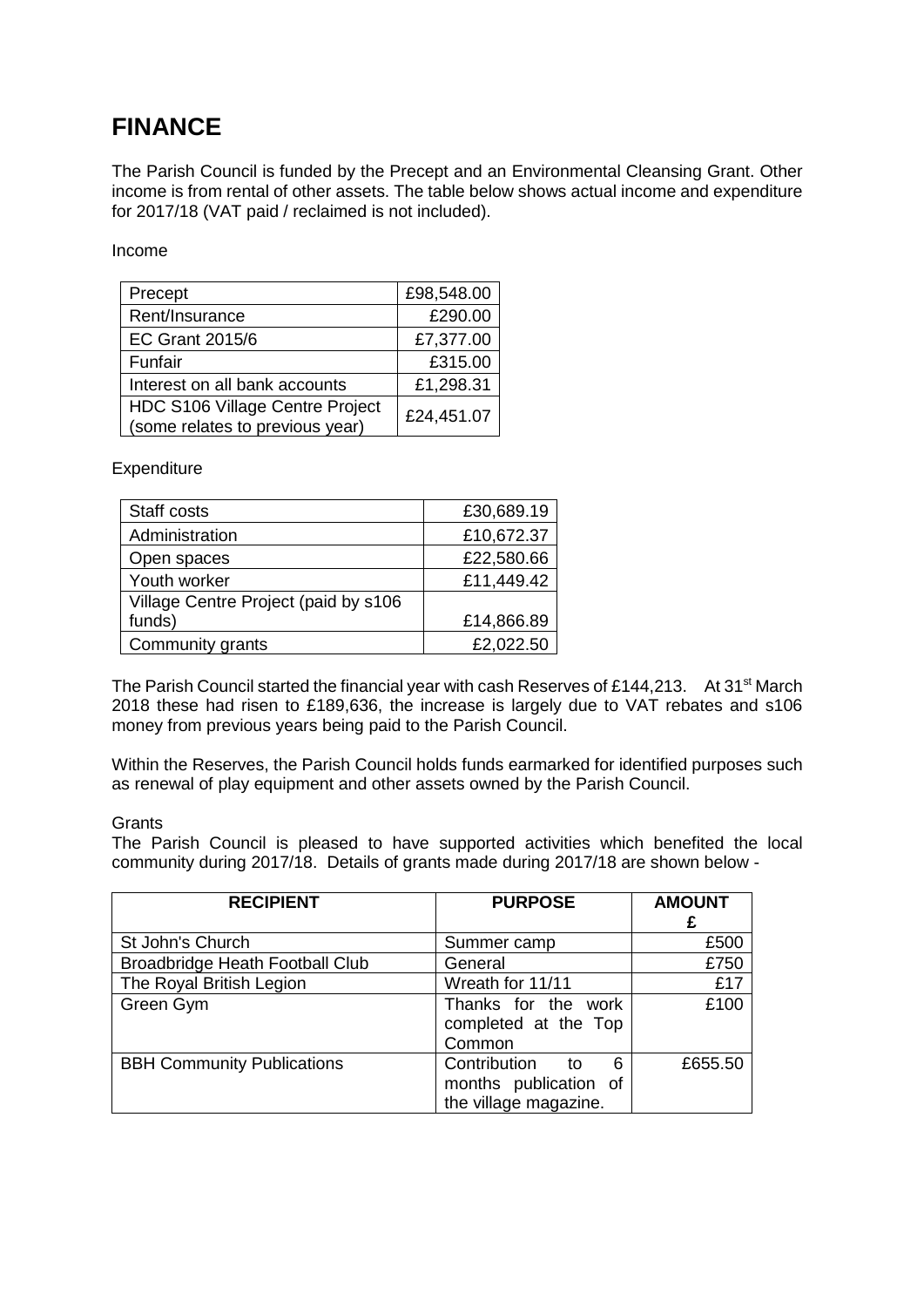# **COUNCIL ACTIVITIES DURING 2017/18**

This year the Parish Council showed its respects for long serving and dedicated Broadbridge Heath Parish Councillor Malcolm Curnock, by installing a Memorial Bench in the triangle between Old Guildford Road and Billingshurst Road, providing a place for Malcolm's friends and family to sit and remember him.

The nature conservation work on the Top Common continues, and this is having a very positive effect on the wildlife in the area, with several sightings of rare butterflies. This is now a lovely place to take a walk and enjoy the flowers, butterflies and birds.

The Parish Council joined residents for a spring clean and litter picking afternoon and our environment officer continues to focus on keeping the village tidy.

The Parish Council has had some input into the Traffic Calming scheme and we await its full completion to measure the impact on the village.

Horsham District Council have the overall responsibility for planning, however all planning applications made that relate to the village have been reviewed and commented on by the Planning Committee, and changes have been made as a result of this feedback and involvement.

Councillors have also worked hard on a variety of other issues such as looking after our recreation and play areas and improving the street scene with hanging baskets, bulbs and the soon to be erected flag pole.

In conjunction with the Village Centre Management Trustees, councillors have been involved with the project to renovate the Village Centre which is almost ready to move into the delivery phase. With a significant upgrade planned, this will see additional community space available and an overall much improved facility for the village. This is being funded by s106 money from the housing development and could be supplemented by a loan made by the Parish Council.

The Environment Officer carries out weekly litter picking and ensures the playparks are in good working order, carrying out maintenance as required.

### **COUNCIL RESPONSIBILITIES…who does what?**

Municipal services within Broadbridge Heath are provided by three tiers of Local Government – West Sussex County Council, Horsham District Council and Broadbridge Heath Parish Council. All Councils work together, but each authority has its own areas of responsibility and service delivery. Below is an overview of which authority provides each service.

|                | <b>BROADBRIDGE</b>   Singleton Road play area | The Common recreation ground |
|----------------|-----------------------------------------------|------------------------------|
|                | HEATH PARISH   Charrington Way play area      | Seats                        |
| <b>COUNCIL</b> | The Ducky play area                           | Litter bins                  |